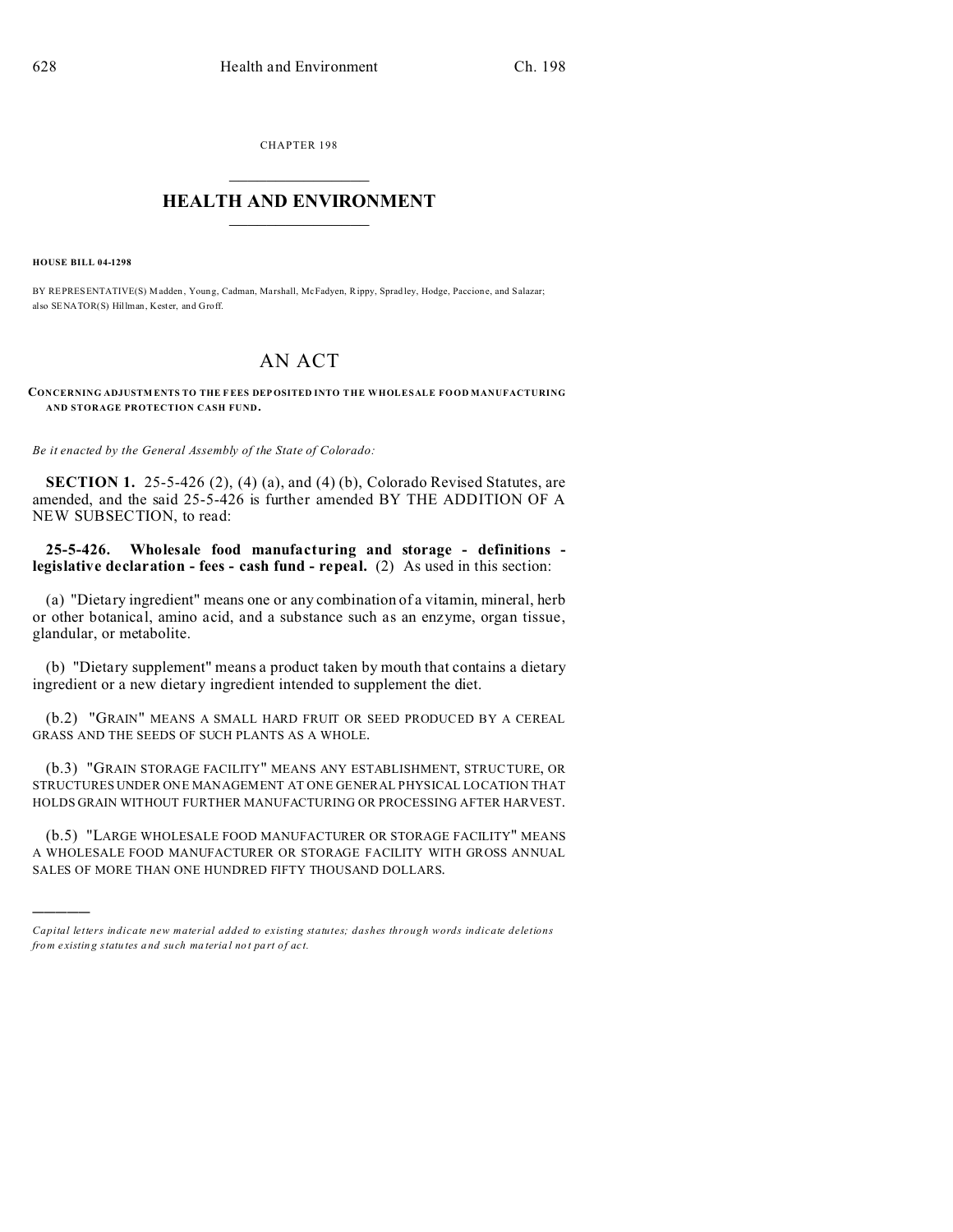(b.7) "MANUFACTURING OR PROCESSING" MEANS MAKING FOOD FROM ONE OR MORE INGREDIENTS, OR SYNTHESIZING, PREPARING, TREATING, MODIFYING, OR MANIPULATING FOOD, INCLUDING FOOD CROPS OR INGREDIENTS. EXAMPLESINCLUDE, BUT ARE NOT LIMITED TO: CUTTING, PEELING, TRIMMING, WASHING, WAXING, EVISCERATING, RENDERING, COOKING, BAKING, FREEZING, COOLING, PASTEURIZING, HOMOGENIZING, MIXING, FORMULATING, BOTTLING, MILLING,GRINDING,EXTRACTING JUICES, DISTILLING, LABELING, OR PACKAGING.

(c) "Medium to large wholesale food manufacturer or storage facility" means a wholesale food manufacturer or storage facility with gross annual sales of BETWEEN fifty thousand one dollars or more AND ONE HUNDRED FIFTY THOUSAND DOLLARS.

(d) "New dietary ingredient" means a dietary ingredient that was not sold in the United States as a dietary supplement before October 15, 1994.

(d.5) "NONPROFIT FACILITY" MEANS A CHARITABLE ENTITY THAT PROVIDES FOOD TO THE PUBLIC, INCLUDING, BUT NOT LIMITED TO, FOOD BANKS AND NONPROFIT FOOD FACILITIES. TO QUALIFY AS A NONPROFIT FACILITY, THE ENTITY SHALL BE EXEMPT FROM PAYING FEDERAL INCOME TAX UNDER THE FEDERAL INTERNAL REVENUE CODE.

(e) "Small wholesale food manufacturer or storage facility" means a wholesale food manufacturer or storage facility with gross annual sales of fifty thousand dollars or less.

(f) "Wholesale food manufacturer" and "storage facility" mean a facility that manufactures, produces, packs, processes, treats, packages, transports, or holds human food, including dietary supplements. These terms include, without limitation, any repacker, reshipper, shell stock shipper, and shucker-packer, as defined in section 25-4-1803 (8), (9), (12), and (13), respectively.

(4) (a) Beginning July 1, 2003, and on or before July 1 of each year thereafter, the owner of any wholesale food manufacturing or storage facility shall register such facility with the department. The registration of each wholesale food manufacturing or storage facility shall be accompanied by an annual registration fee as set forth in paragraph (b) of this subsection (4); EXCEPT THAT AN OWNER WHOSE GROSS INCOME IS LESS THAN FIFTEEN THOUSAND DOLLARS PER YEAR, A NONPROFIT FACILITY, AND A GRAIN STORAGE FACILITY SHALL REGISTER BUT SHALL NOT BE REQUIRED TO PAY THE FEE. Such registration shall be valid for one year or for the portion of the fiscal year that remains if a registration is granted after July 1 of any fiscal year. If a registration is valid for only a portion of a fiscal year, there shall be no reduction of any fee required by this section. Each registration shall expire on June 30 of the state fiscal year in which the registration is granted.

(b) SUBJECT TO PARAGRAPH (a) OF THIS SUBSECTION (4):

(I) Upon registration of a small wholesale food manufacturer or storage facility, the department shall collect a fee of one hundred seventy-five FORTY-FIVE dollars.

(II) Upon registration of a medium to large wholesale food manufacturer or storage facility, the department shall collect a fee of two hundred forty-five FORTY dollars.